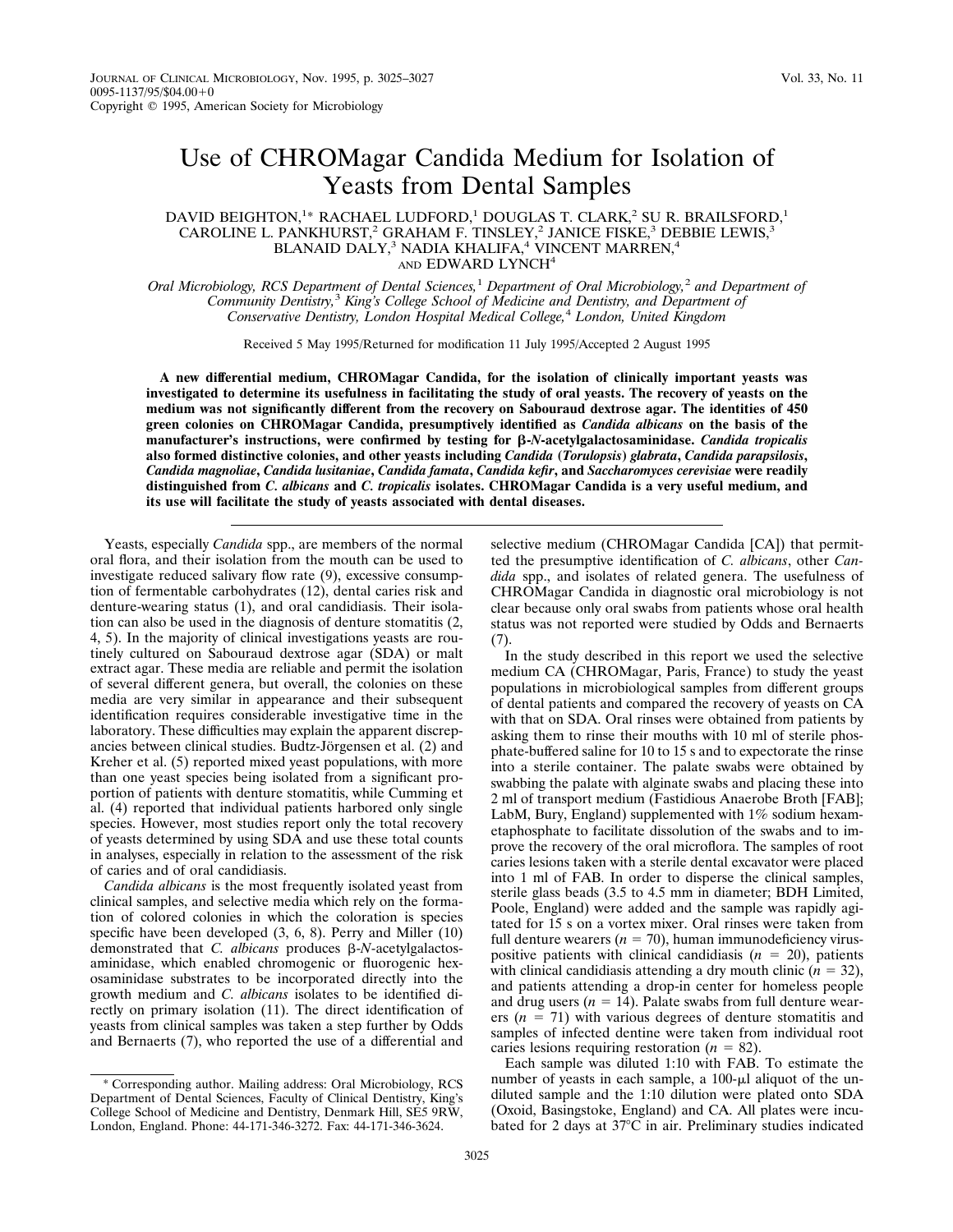TABLE 1. Recovery of yeasts and their frequency of isolation from clinical samples*<sup>a</sup>* obtained from different groups of clinical dental patients

| Yeasts species isolated                                         | No. $(\%)$ positive           |                              |                                          |                                     |                            |                                      |
|-----------------------------------------------------------------|-------------------------------|------------------------------|------------------------------------------|-------------------------------------|----------------------------|--------------------------------------|
|                                                                 | Denture wearers<br>$(n = 70)$ | Drop-in clinic<br>$(n = 14)$ | HIV-positive<br>patients<br>$(n = 20)^b$ | Dry-mouth<br>patients<br>$(n = 32)$ | Palate swabs<br>$(n = 71)$ | Root caries<br>lesions<br>$(n = 82)$ |
| Nil                                                             | 20 (28.6)                     | 4(28.6)                      | 2(10.0)                                  | 3(9.4)                              | 28(39.4)                   | 34(41.5)                             |
| Candida albicans                                                | 12(17.1)                      | 7(50.0)                      | 15(75.0)                                 | 15(46.9)                            | 13(18.3)                   | 32(39.0)                             |
| Candida glabrata                                                | 5(7.1)                        |                              |                                          | 2(6.3)                              | 2(2.8)                     | 3(3.7)                               |
| Candida tropicalis                                              | 1(1.4)                        |                              |                                          | $\theta$                            | 1(1.4)                     |                                      |
| Candida parapsilosis                                            | 2(2.8)                        |                              |                                          | 1(3.1)                              | $^{\circ}$                 |                                      |
| Candida albicans, Candida glabrata                              | 13(18.6)                      |                              |                                          | 6(18.8)                             | 12(16.9)                   | 10(12.2)                             |
| Candida albicans, Candida tropicalis                            | 3(4.2)                        |                              | 1(5.0)                                   |                                     | 2(2.8)                     | 2(2.4)                               |
| Candida glabrata, Candida parapsilosis                          | 4(5.6)                        |                              |                                          |                                     | 5(7.0)                     |                                      |
| Candida glabrata, Candida parapsilosis                          | 3(4.2)                        |                              |                                          |                                     |                            |                                      |
| Candida glabrata, Candida lusitaniae                            | $_{0}$                        |                              |                                          |                                     | 1(1.4)                     |                                      |
| Candida albicans, Saccharomyces cerevisiae                      | 1(1.4)                        | 2(14.3)                      | 2(10.0)                                  | 3(9.4)                              | 1(1.4)                     |                                      |
| Candida tropicalis, Candida parapsilosis                        | 0                             |                              |                                          |                                     | 1(1.4)                     |                                      |
| Candida albicans, Candida glabrata,<br>Candida tropicalis       | 3(4.2)                        |                              | $^{(1)}$                                 |                                     | 3(4.2)                     |                                      |
| Candida albicans, Candida tropicalis,<br>Candida parapsilosis   | 1(1.4)                        | 0                            | 0                                        |                                     | $\theta$                   |                                      |
| Candida glabrata, Candida tropicalis,<br>Candida magnoliae      | 1(1.4)                        | 0                            | 0                                        | 0                                   | 0                          |                                      |
| Candida glabrata, Candida parapsilosis,<br>Candida lusitaniae   | 1(1.4)                        | 0                            | 0                                        | 0                                   | $\Omega$                   |                                      |
| Candida albicans, Candida glabrata,<br>Candida parapsilosis     | $\theta$                      | 0                            | 0                                        | 0                                   | 2(2.8)                     | 1(1.2)                               |
| Candida albicans, Candida glabrata,<br>Candida famata           | $\theta$                      | 1(7.1)                       | $\Omega$                                 | $\Omega$                            | 0                          |                                      |
| Candida albicans, Candida glabrata,<br>Saccharomyces cerevisiae | $\theta$                      | $\Omega$                     | $\theta$                                 | 1(3.1)                              | $\Omega$                   |                                      |
| Candida kehir                                                   | 0                             | $\theta$                     | $\theta$                                 | 1(3.1)                              | $\theta$                   | 0                                    |

*<sup>a</sup>* Clinical samples were oral rinses unless stated otherwise.

*<sup>b</sup>* HIV, human immunodeficiency virus.

that CA could not be used satisfactorily if it was stored at  $4^{\circ}$ C for more than 14 days, because the coloration of the colonies was no longer specific or uniform for individual species. In particular, *C. albicans* colonies grew such that they presented on the same CA plate with a variety of green colors ranging from light green to dark green, often with the periphery of the colonies having a color distinctly different from that of the rest of the colony. These changes and variations in coloration reduced the usefulness of the agar. Extensive additional testing was required to identify many of the different colonial color variants associated with a single species producing several different colonial variants from each sample. All media were therefore used within 2 weeks of preparation.

The total number of yeast colonies present on the SDA plates was counted. The identities of these colonies were not determined, because previous studies have indicated that the recovery of different species on SDA and CA plates was not significantly different (7). The total number of pigmented colonies isolated on CA was counted, and these colonies were also differentially counted on the basis of colonial coloration and morphology when they were examined with a 60-W tungsten filament laboratory lamp. There was no significant difference between the numbers of yeast colonies cultured on the two media (Mann-Whitney test for paired samples;  $P > 0.1$ ). The discordance in the rates of recovery of yeasts between the two media was not significantly different; with both media yeasts were recovered from seven samples cultured on one medium and not on the other; in all but one case this was due to fewer than five colonies being present on the culture-positive medium ( $\chi^2$  test; *P* > 0.5).

Colonies producing a green coloration were presumptively

identified as *C. albicans* on the basis of the manufacturer's instructions, and up to 10 of these from each sample were subjected to testing for  $\beta$ -*N*-acetylgalactosaminidase activity (10). These colonies either were tested directly from the CA plates or were first subcultured onto SDA plates. Individual colonies were picked directly from the media and were suspended in 50  $\mu$ l of 50 mM *N*-Tris(hydroxymethyl)methyl-2aminoethanesulfonic acid buffer (pH 7.5; Sigma Chemical Company, Poole, England) containing  $100 \mu$ g of 4-methylumbelliferyl-b-*N*-acetylgalactosaminide (Sigma) per ml in nonsterile flat-bottom microtiter trays. The trays were incubated at 37°C for 3 h, and substrate hydrolysis was determined by measuring the increase in fluorescence at excitation and emission wavelengths of 380 and 460 nm, respectively, with a Perkin-Elmer fluorimeter. In all, 450 green colonies isolated on CA plates were tested for β-*N*-acetylgalactosaminidase activity, and all were found to be positive, confirming that the CA plates identified *C. albicans* correctly on the basis of colonial coloration.

According to the manufacturer's instructions, *Candida tropicalis* may be presumptively identified on the basis of its characteristic dark gray colony color and brown-purple halo formation in the medium. In the present study we found that all colonies  $(n = 20)$  with a brown-purple halo tested were identified as *C. tropicalis* by the API 20 C AUX system (Bio-Merieux, Basingstoke, England). The color of individual colonies did, however, vary from purple to dark blue. Colonies identified as *Candida* (*Torulopsis*) *glabrata* varied in color from purple to pale pink after 48 h of incubation, and this may lead to a degree of confusion with colonies subsequently identified as *Candida parapsilosis*. However, we found that colonies that